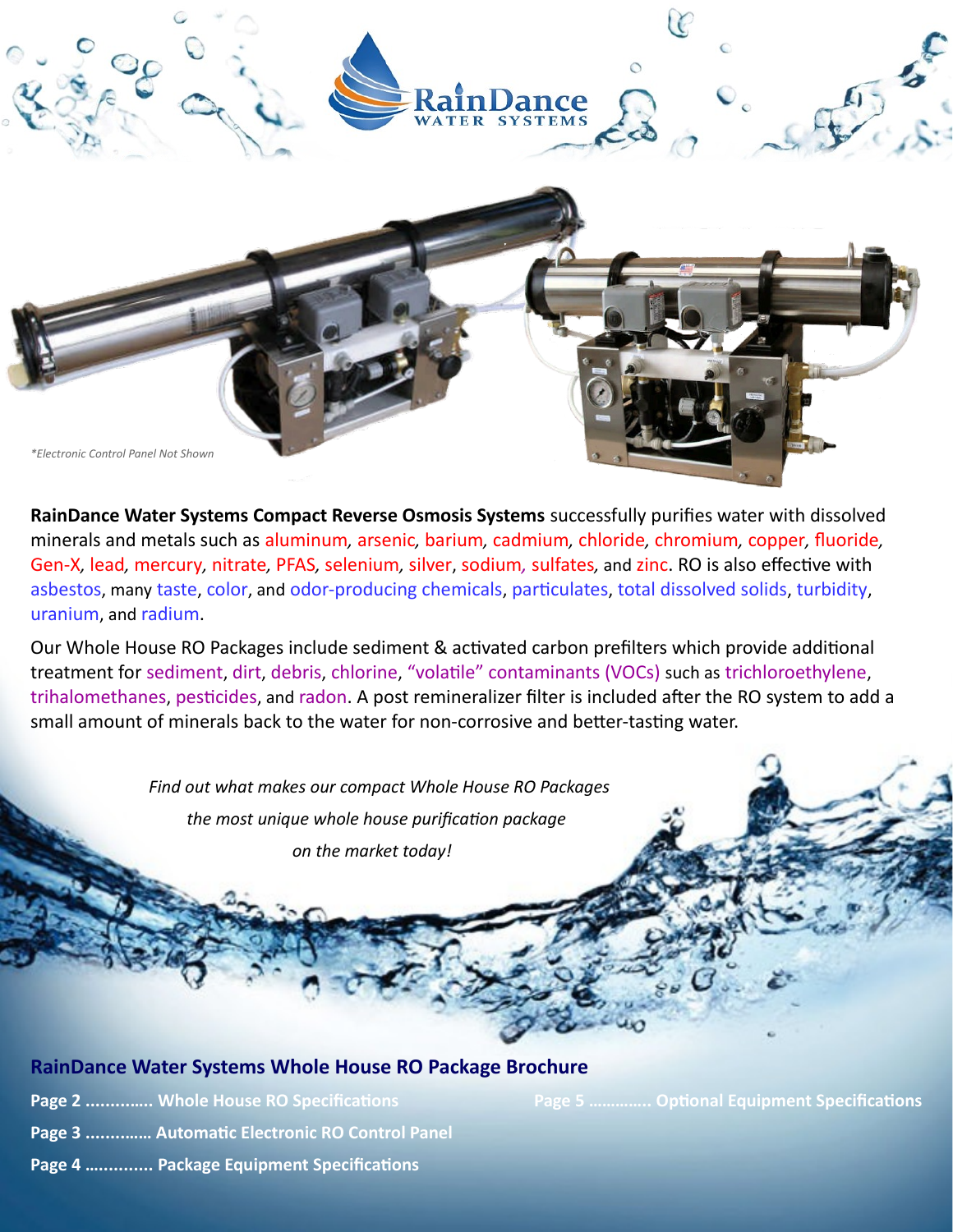

1672 Main St. Suite E312, Ramona, CA 92065 USA - [www. raindancewatersystems.com](http://www.raindancewatersystems.com/) Ph: 877-788-8387 | Ph: 760-788-8387 - [sales@raindancewatersystems.com](mailto:sales@raindancewatersystems.com)

# **RainDance Whole House RO Packages**

Our high performance whole house RO series features our premium wall mounted stainless steel reverse osmosis system with attached sediment and carbon prefilters for extra protection against dirt, debris, chlorine, organic chemicals, and VOCs. Along with our durable TSM RO system these custom whole house RO packages include a post remineralizer filter, your choice of storage tank, and 10gpm repressurization delivery pump for pressurized purified water.

*\*Appearances may vary from picture*



| RainDance-400<br><b>Whole House RO</b>         | RainDance-800<br><b>Whole House RO</b>         | RainDance-1200<br><b>Whole House RO</b>        | RainDance-1500<br><b>Whole House RO</b>        |
|------------------------------------------------|------------------------------------------------|------------------------------------------------|------------------------------------------------|
| 400 GPD Capacity                               | 800 GPD Capacity                               | 1,200 GPD Capacity                             | 1,500 GPD Capacity                             |
| 28"W x 8"D x 25"H                              | 30"W x 8"D x 37"H                              | 30"W x 8"D x 37"H                              | 45"W x 8"D x 37"H                              |
| Treats up to 2,500ppm TDS                      | Treats up to 2,500ppm TDS                      | Treats up to 2,500ppm TDS                      | Treats up to 2,500ppm TDS                      |
| 1:1 Product/Waste Ratio                        | 1:1 Product/Waste Ratio                        | 1:1 Product/Waste Ratio                        | 1:1 Product/Waste Ratio                        |
| <b>Integrated Fast Flush</b>                   | <b>Integrated Fast Flush</b>                   | Integrated Fast Flush                          | <b>Integrated Fast Flush</b>                   |
| Works with City & Well<br><b>Water Sources</b> | Works with City & Well<br><b>Water Sources</b> | Works with City & Well<br><b>Water Sources</b> | Works with City & Well<br><b>Water Sources</b> |
| Wet Tested Before Shipping                     | Wet Tested Before Shipping                     | Wet Tested Before Shipping                     | Wet Tested Before Shipping                     |
| <b>Shop Now!</b>                               | <b>Shop Now!</b>                               | <b>Shop Now!</b>                               | <b>Shop Now!</b>                               |

# **Premium Reverse Osmosis System Specifications**

- Stainless Steel Frame & Vessels provides long-lasting, durable, and reliable structural integrity.
- On / Off Switch for emergency/manual system control.
- Low Energy Semipermeable Membrane
- Attached Sediment & Carbon Prefilters
- High Recovery Recirculation Valve Provides high recovery / low waste 50% (1:1 Ratio) Recovery
- Fast Flush Membrane Feature provides a momentary high velocity flow across the membrane to help flush away any accumulated particles or debris.
- **RO Accessories Included:** Color-Coded Tubing, Water Totalizing Meter, Handheld TDS Meter, Replacement Consumable Pack, Preloaded Flash Drive w/ Instructions, Diagrams, Manuals, and more.
- Dissolved Solids Rejection: 98%
- Power Req.: 110v 60hz, 1-phase
- *Operating Parameters:* Max TDS 2500ppm; Total Iron is less than 0.3ppm; Manganese is less than 0.05ppm; Water Hardness below 5 gpg *\*Production varies based on water temperature and TDS level. Colder water/higher TDS will decrease production.*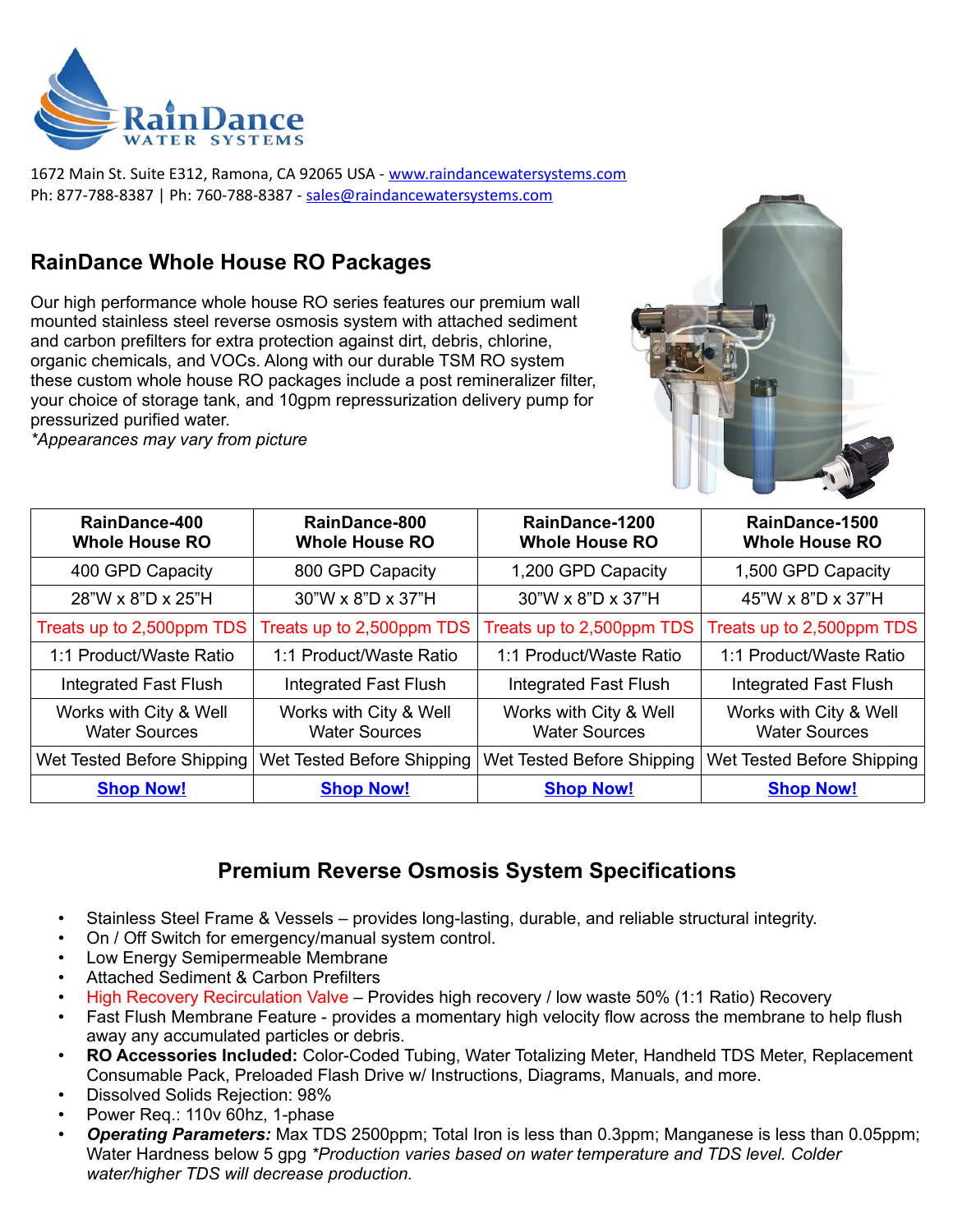

1672 Main St. Suite E312, Ramona, CA 92065 USA - [www. raindancewatersystems.com](http://www.raindancewatersystems.com/) Ph: 877-788-8387 | Ph: 760-788-8387 - [sales@raindancewatersystems.com](mailto:sales@raindancewatersystems.com)

# **Automatic Electronic RO Control Panel**



Easy Automatic RO Control Panel now included with the RainDance Whole House RO Packages. Our integrated electronic controller offers automated control of several system functions and helps prolong the life of the RO motor and membrane, providing long-term and reliable operation. Built with superior engineering, this control panel eliminates confusing switches and lack of feedback provided by other generic RO systems.



The Automatic RO Control Panel allows the home owner to easily monitor the performance of their system by using easy-to-read light up indicators for common RO functions. Certain features such as the System Flushing and Low Pressure provide added protection by automatically cleaning the RO membrane and shutting the RO system off in events of low water pressure. Low water pressure can cause an RO system to cycle on and off which can burn out the motor and increase noise level. Other features like the RO Pump and Tank Full keep you informed when the system is running and you have a full tank of purified water. With automated control it has never been easier to operate a whole house RO system!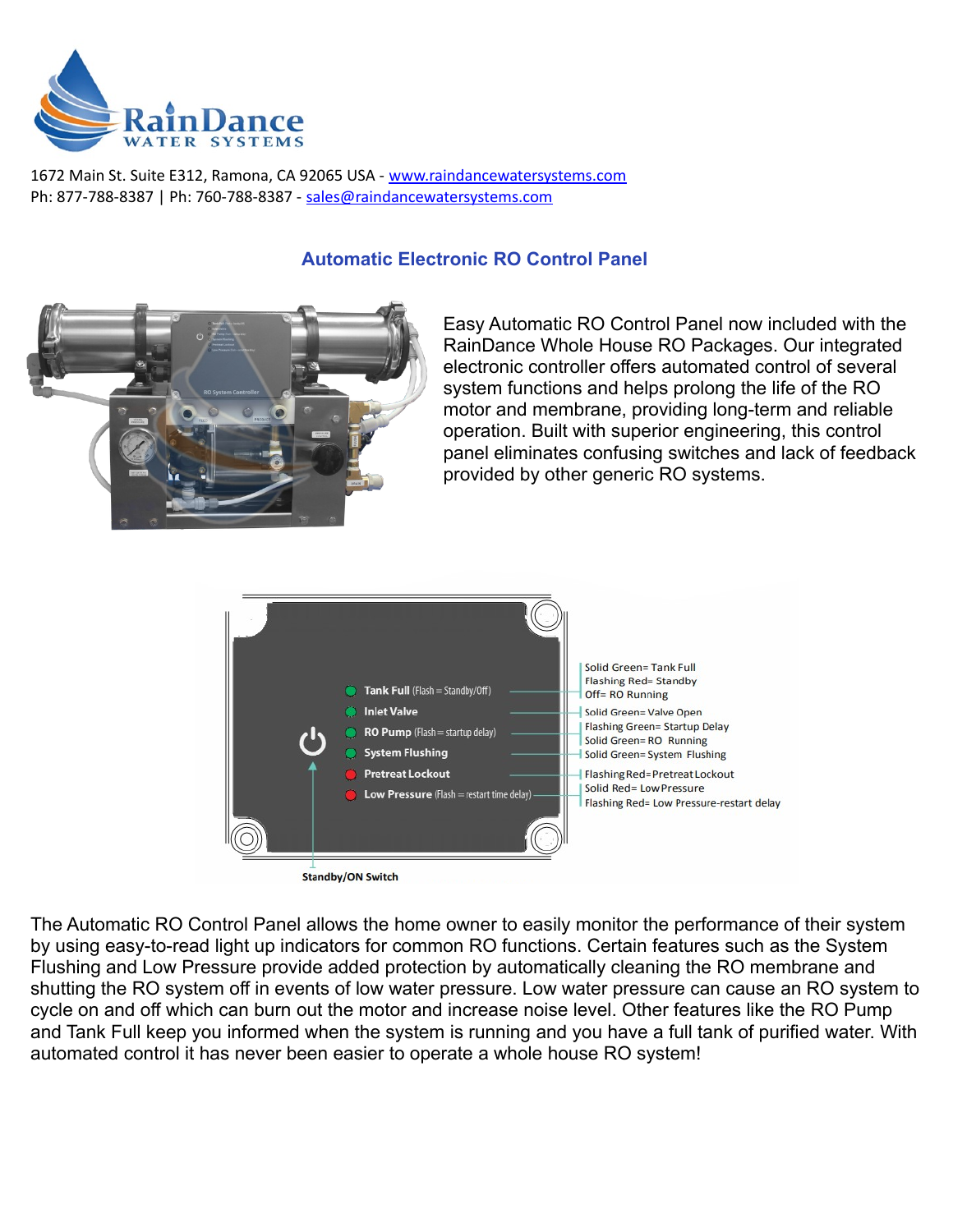

1672 Main St. Suite E312, Ramona, CA 92065 USA - [www. raindancewatersystems.com](http://www.raindancewatersystems.com/) Ph: 877-788-8387 | Ph: 760-788-8387 - [sales@raindancewatersystems.com](mailto:sales@raindancewatersystems.com)

# **Package Equipment Specifications**

# **Sediment & Carbon Pretreatment System**

Stainless Steel Dual Sediment and Carbon Prefiltration System w/ Shutoff Valve.

#### **Features:**

- Protects RO from sediment, debris, chlorine, chlorination by-products, organic chemicals, herbicides, pesticides, insecticides, radon, and more.
- Dimensions: 14"W x 8"D x 12"H (400) 14"W x 8"D x 23"H (800-1500)

### *Post pH Neutralizer and Remineralizer Filter*

This system is designed to keep your RO water non-corrosive and protect any copper plumbing. This calcite system adds back calcium and magnesium minerals to enhance the water taste for people who prefer drinking mineral water, while also effectively neutralizing acidity and raise the pH of the water.



#### **Features:**

- (1) 4" x 20" Big Blue w/ pH Cartridge
- Includes housing, bracket, screws, and wrench.



## *Atmospheric Product Storage Tank*

The purified water comes out as a small stream, so a storage tank is required to collect the product water before usage. One float switch and float for system control by tank level preinstalled on RO and tank respectively. FDA/USDA Approved – BPA Free

#### **Features:**

- 200, 300, & 500 Gallon Capacities Available
- Dimensions: 31"D x 72"H (200) 35"D x 81"H (300) 46"D x 76"H (500)
- 10" manway, vacuum and pressure relief cap
- Fitted with inlet and outlet ports

## *10gpm Repressurization Delivery Pump*

When there is a demand for purified water, the repressurization pump is activated and draws water from the storage tank to your applications.

#### **Features:**

- Power: 110 VAC, 1-phase, 1hp Motor
- Output: 10 gpm @ 48psi
- 1" Inlet/Outlet Ports